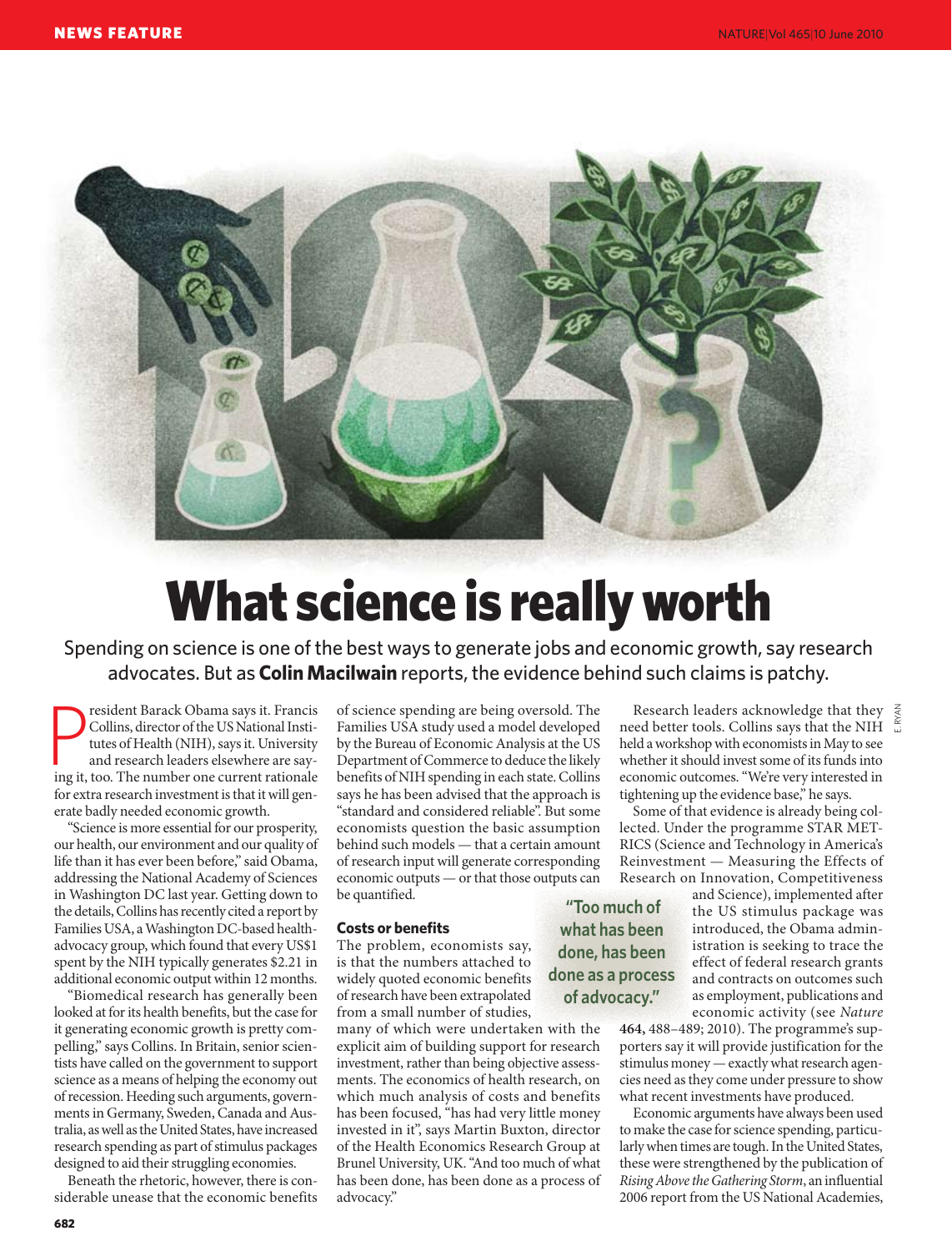which called for the sharp expansion of publicly funded research and development to stave off competition from China and elsewhere. The 600-page report, written by a panel chaired by Norman Augustine, former chairman of Lockheed Martin, was put together by a large panel of senior scientists in a matter of weeks, to meet a tight congressional deadline.

In a section titled "Why are science and technology critical to America's prosperity in the 21st century?" the report reviews the literature that estimates return on investment (ROI) from research (see table). This is illustrated by various graphs, including one showing steep declines in US death rates from heart disease between 1950 and 2000, inferring that this drop can be partly attributed to biomedical research.

#### **Innovation drive**

*Gathering Storm* recommended that federal investment in basic research should increase

by 10% every year for seven years, and led Congress to consider spending increases of that order, mainly in the physical sciences and engineering. When the newly elected President Obama was hurriedly preparing a February 2009 bill aimed at stimulating economic

growth, parts of these increases were thrown in, together with extra spending for the NIH. In the end, the American Recovery and Reinvestment Act included a further \$21 billion of research spending, all justified by its supporters on the grounds that it would yield speedy economic returns.

Yet Stephen Merrill, executive director of the Board on Science, Technology and Economic Policy at the National Academies but who was not involved in the report, concedes that *Gathering Storm* doesn't, in itself, make a detailed

case for the economic benefits of investing in research. For that, one has to look further back in the literature.

Economists have agreed for decades that a large component of modern economic growth has to be driven by 'innovation' — that is, the arrival of new ideas and technologies. "We have very good evidence that 50–70% of productivity growth arises from innovation," says Iain Gillespie, head of the Science and Technology Policy Division at the Organisation for Economic Co-operation and Development in Paris. Greater difficulty arises in determining what drives the innovation, though. Is it basic research, often publicly funded, as the science advocates contend? Or are other factors, such as the demands of consumers who buy, say, mobile phones or computer games, also involved? And even if scientific research does drive innovation, will more investment in science necessarily speed up the process? Unfor-

tunately, economists concede, no one really knows.

In one of the bedrock papers in this field, Edwin Mansfield, the late University of Pennsylvania economist, estimated that academic research delivered an annual rate of return of 28% (E. Mansfield

*Research Policy* **20,** 1–12; 1991). The figure has been widely quoted ever since. But Mansfield reached this estimate by interviewing chief executives, asking them what proportion of their companies' innovation was derived from university research and, in effect, demanding that they come up with a number. "He was asking an impossible question," says Ben Martin, a former director of the Science and Technology Policy Research Unit at the University of Sussex, UK. "Methodologically, this was a dubious thing to do."

| <b>ESTIMATES OF RATE OF RETURN ON PUBLIC RESEARCH &amp; DEVELOPMENT INVESTMENT</b> |                               |                           |
|------------------------------------------------------------------------------------|-------------------------------|---------------------------|
| Year of study                                                                      | Subject                       | Annual rate of return (%) |
| 1958                                                                               | Hybrid corn                   | $20 - 40$                 |
| 1967                                                                               | Poultry                       | $21 - 25$                 |
| 1979                                                                               | Tomato harvester              | $37 - 46$                 |
| 1968                                                                               | Agricultural research         | $35 - 40$                 |
| 1968                                                                               | Agricultural research         | $28 - 47$                 |
| 1979                                                                               | Agricultural research         | 37                        |
| 1979                                                                               | Agricultural research         | 45                        |
| 1981                                                                               | Agricultural research         | 37                        |
| 1991                                                                               | All academic science research | 28                        |
| 1993                                                                               | Agricultural research         | $43 - 67$                 |
| 2000                                                                               | Pharmaceuticals               | $30+$                     |

**"It is very hard to take changes in public health and attribute their cause."**

SOURCE: *Rising Above the Gathering Storm* (National Academies, 2006); Scott, G. *et al. The Economic Returns of Basic Research and the Benefits of University–Industry Relationships* Science and Technology Policy Research (Univ. Sussex, 2001).



**NIH director Francis Collin is exploring new ways to document the effect of research investment.**

Whatever method economists have used since, measuring the ROI from research has proved tough, and has produced a wide range of values (see table). Some look at the 'micro' level, asking things such as: what contribution did a dozen neuroscience grants received by the University of Cambridge in 1972 eventually make to drug development? Such efforts are complicated, however, by the difficulties of attributing credit for any given drug to the numerous research teams involved over time. Policy-makers are more interested in the 'macro' question, measuring the effect of combined research activities on a country's economic growth. According to Merrill, repeated efforts to pin down firm numbers here have also failed. "It is fair to say that this is an analytical dead end," he told attendees at the American Association for the Advancement of Science annual meeting in February.

#### **Exceptional returns?**

Martin says that for much of the literature, "there is some PR, rather than rigorous research involved". This influence derives in part from the activities of US medical research lobbyists. An example is the 2000 report *Exceptional Returns: The Economic Value of America's Investment in Medical Research* by Funding First, an initiative of the Mary Woodard Lasker Charitable Trust that advocated biomedical research spending. Pointing to work by various economists, the document estimated that the steep decline in cardiovascular deaths in the United States between 1970 and 1990 has an economic value of \$1.5 trillion annually, and deduced that one-third of this — \$500 billion a year — could be attributed to medical research that led to new procedures and drugs, a finding that was echoed in the *Gathering Storm* report. A plethora of studies in the United States and Australia followed through with similar claims.

Funding First has been disbanded, but Robert